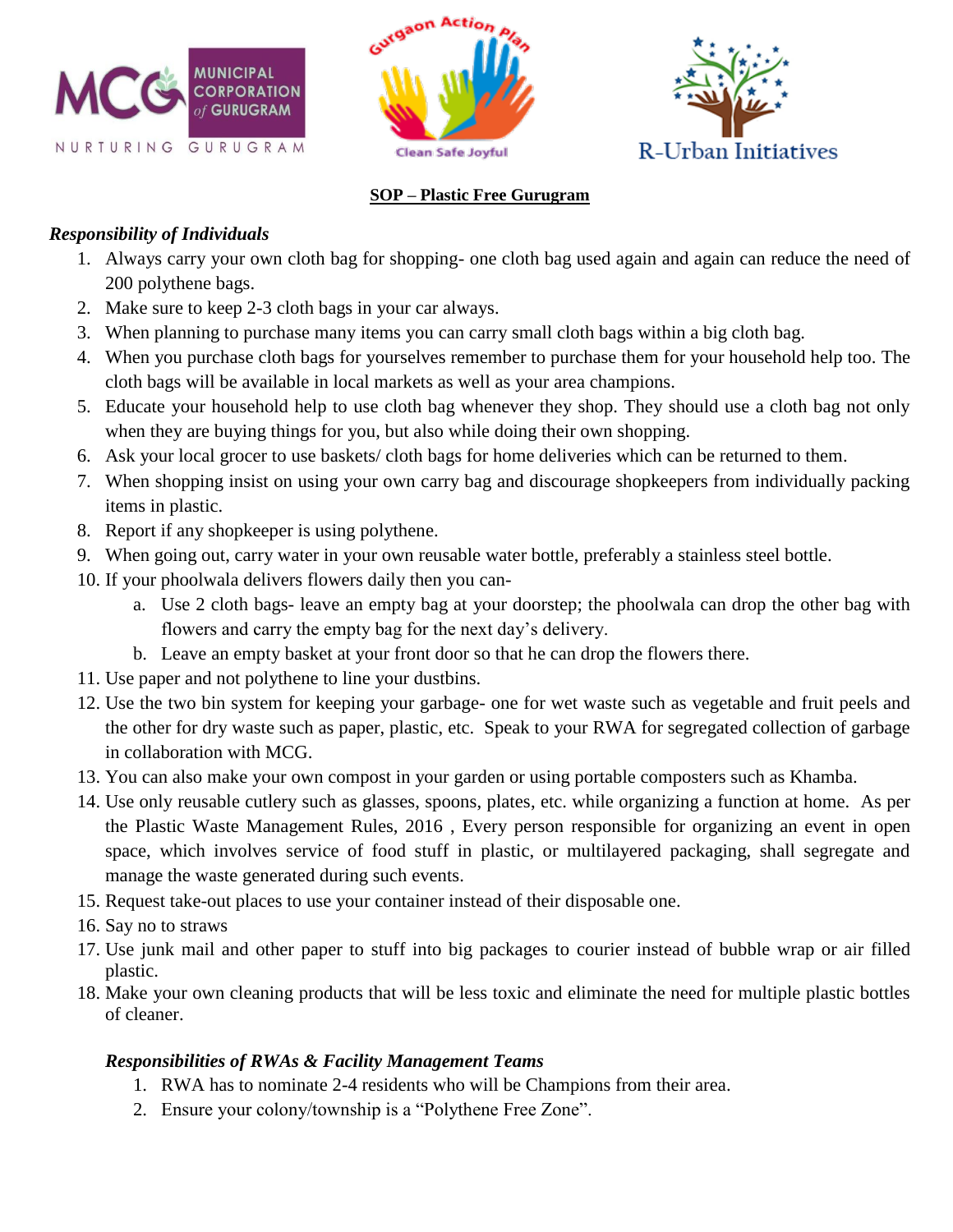





- 3. The markets within the colony/township should keep only paper & cloth bags.
- 4. With the help of MCG get segregated garbage collected from your colony/township.
- 5. The housekeeping and maintenance staff should also be given cloth bags for their use.

### *Responsibilities of Champions*

- 1. Distribute the SOP to all the residents.
- 2. Educate and train the residents on SOP individually or in batches.
- 3. Educate the local shopkeepers on SOP.
- 4. Ensure that the residents as well as shopkeepers are not using polythene.
- 5. Distribute cloth bags to the residents and maintain accounts on a weekly basis.
- 6. Report the use of Polythene by shopkeepers to the challaning authority.
- 7. Create more champions and be ready to move to schools and other places if required.
- 8. Monitor and report impact on ground and feedback for improvement.
- 9. Train security of colonies to stop delivery in polythene bags.
- 10. Keep RWA president in the loop and the coordinator of our campaign for RWAs.
- 11. Hold small nukkad nataks or demos as and when required, especially when there are festivals or get togethers.
- 12. Ask for support when needed.
- 13. Put Promotional material on notice boards.
- 14. Monitor market kiosks for bags.

# *Responsibilities of Shopkeepers and Market Welfare Associations*

- 1. Ensure your market is a "Polythene Free Zone".
- 2. Keep only cloth/paper bags in the shops.
- 3. If the customer has not brought his/her bag then give them a cloth/paper bag after charging for it.
- 4. Insist that your suppliers also stop using polythene in their deliveries.
- 5. Use baskets/cloth bags while making home deliveries which can be returned to you by the customer.
- 6. As per the Plastic Waste Management Rules, 2016 the minimum thickness of plastic carry bags that are permitted has been increased from 40 microns to 50 microns.
- 7. As per the Plastic Waste Management Rules, 2016, The shopkeepers and street vendors willing to provide plastic carry bags for dispensing any commodity shall register with local body on payment of a plastic waste management fee of minimum Rs. 48,000/- @ Rs. 4,000/- per month.

# *Results expected:*

- 1. Complete implementation of phase 1 goals mentioned in SOPs in 2-3 months
- 2. Addressing of any gaps

Those achieving the goals will be awarded: colonies and champions